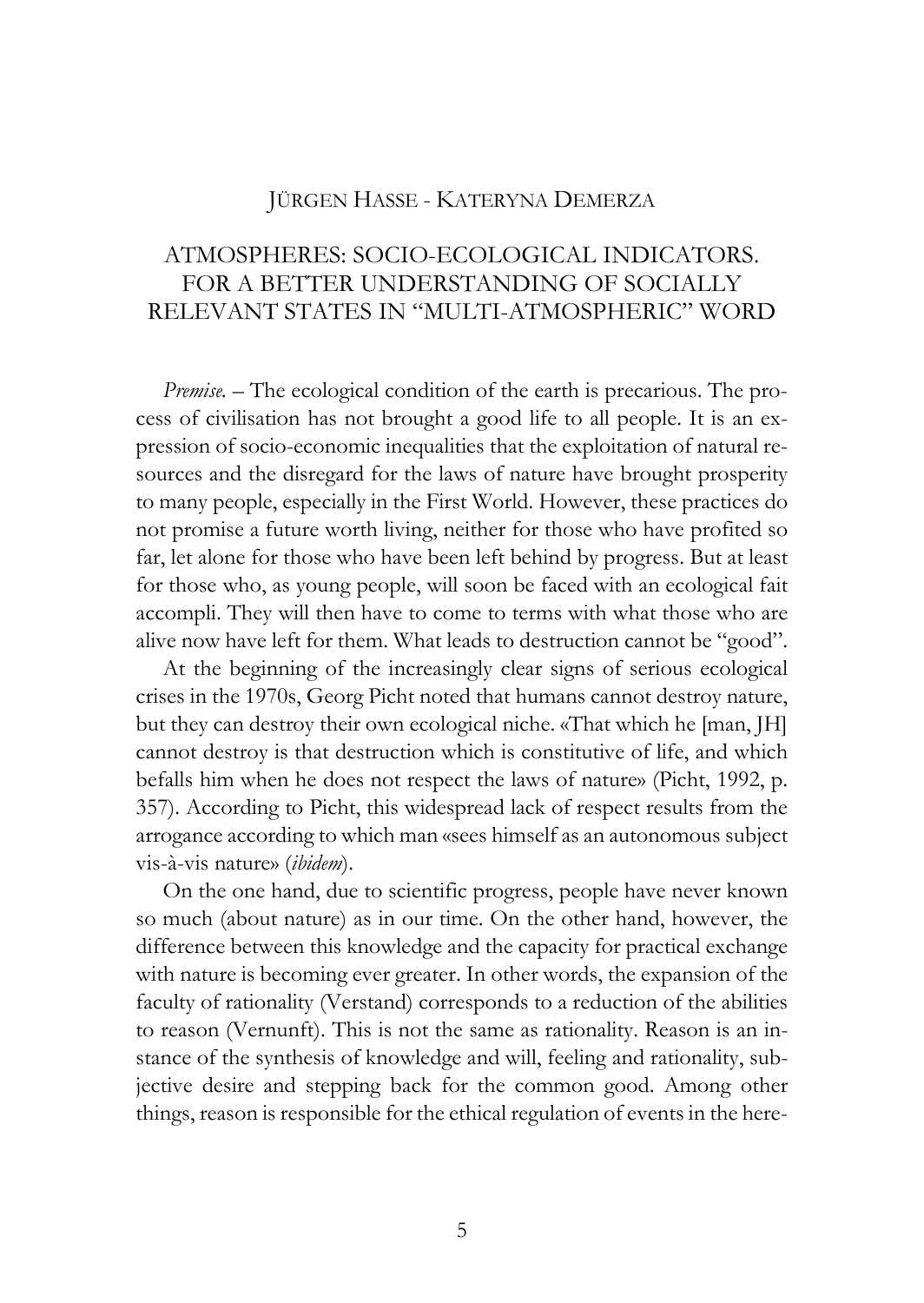and-now, oriented towards humane norms. Afterwards, a life must be possible in the future that is no worse than that of the present. In this process of regulation, feelings play a central role, which can be felt in atmospheres.

*Atmospheres as communication media. –* The first mode of communication is literal speech - all the more so in the scientific world. When Russian troops were deployed to Ukraine's border in early April 2021, Ukrainian President Volodymyr Selenskyj said «Moscow wanted to create a `threatening atmosphere» (Gnauck, 2021). It is not only in this situation that an atmosphere is used as a means of communication and understood accordingly as a politically threatening gesture. What are atmospheres?

The term atmosphere exists in most (everyday) languages. Atmospheres give us an emotional perception of what is "going on" in a situation. The feelings they convey, however, are not rooted in any "innerness"; rather, they come from an "outside". Schmitz therefore defines atmospheres as spatially extended feelings: «An *atmosphere* in the sense meant here is the unbounded occupation of a surfaceless space in the region of what is experienced as present» (Schmitz, 2019, p. 94). What one can perceive in its around is nothing individual or personally subjective. Atmospheric feelings can therefore only transmit a political message if they can be understood by everyone, as it were. They are media of non-verbal communication. The psychiatrist Hubert Tellenbach had already pointed out: «Atmospheric is something present» (Tellenbach, 1968, p. 61), something all-encompassing that can neither be divided into parts nor reduced to a «small denominator» (*ibidem*, pp. 56 and 61).

Atmospheres neither have a subjective nor an objective character (cf. Böhme, 2013, p. 33). In a way, they float between subject and object. As transitional media, they form a kind of crossover. They exist both in the «present around» (Dürckheim, 2005, p. 32) and in a dimension of beingwith. Unlike stones or trees, they are flighty, they come and go like the wind, which is completely absorbed in its blowing. Atmospheres thus go beyond the ontology of things. They are completely absorbed in their sensing. Hermann Schmitz has therefore assigned them to the category of "half-things": «Emotions are half-things/entities» (Schmitz 2019, p. 99), which differ from things by, among other things, that their «duration can be interrupted, that is, they come and go, without there being any point in asking what they did in the meantime» (*ibidem*). Tonino Griffero sees them as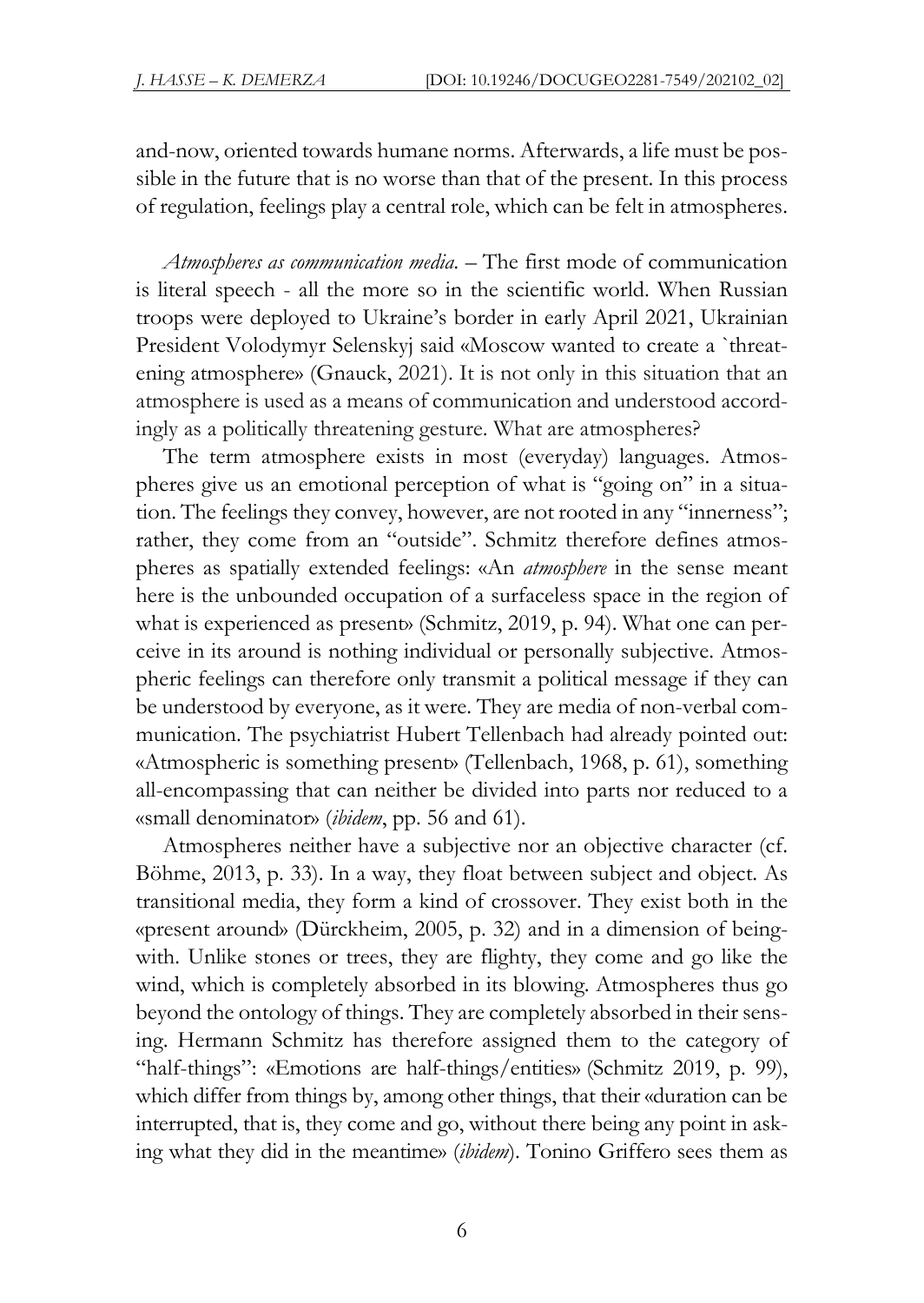«a new interest in quasi-beings, semi-realities or quasi-realties» (Griffero, 2017, p. XVI).

They are means of communication and at the same time media of resonance. In the milieu of feelings, they react to "something" - e.g. a fermenting political conflict. They are difficult to explain in words, but they are not empty feelings. After all, they "tell" us something because they are loaded with meanings. What they make us understand, however, «does not correspond to the world of language» (Tellenbach, 1968, p. 75). All the more they can be staggering in their power. Likewise, they can infuse us completely in the most pleasant way. The power of atmospheres «attacks the human condition, it affects the mind, it manipulates the mood, it evokes the emotions. This power does not appear as such, it attacks the subconscious» (Böhme, 2013, p. 39). Atmospheres connect people to shared situations. But they can also divide. When they evoke feelings of being affected, they ignite moods. They are of great importance in initiating change, for example in the field of politics, culture, art and ecological communication. In the current ecological crisis, new ways must be found in the human-nature metabolism: in production, mobility, energy generation, food, clothing, logistics, etc. The more an imminent change interferes with people's lives, the stronger the feelings aroused by expectations and fears. The demonstrations of climate activists show us this in all clarity. Atmospheres play a central role in this.

*What do Atmospheres communicate? Between thinking and feeling*. – Atmospheres communicate feelings, also in the design of ways out of the ecological crisis and the evocation of changing moods. A message should affect the individual and guide behaviour on the basis of this affectation. Especially ahead of political elections, feelings are addressed through atmospheres. Political parties prefer to dress up their arguments atmospherically so that they can win over people's feelings. Factual contexts are often distorted, simplified or twisted - the intellect once again proves to be a «master of disguise» (Nietzsche, 1999, Vol. 1, p. 888). However, the ecological crisis also challenges many political actors and leading figures of civil resistance to influence people with extreme scenarios. The factual reasoning then often moves into the background. The effects of atmospheric communication are then scandalisation (to attract attention), fear (to deter) or hope and fascination (for the purpose of social bonding). In the soil of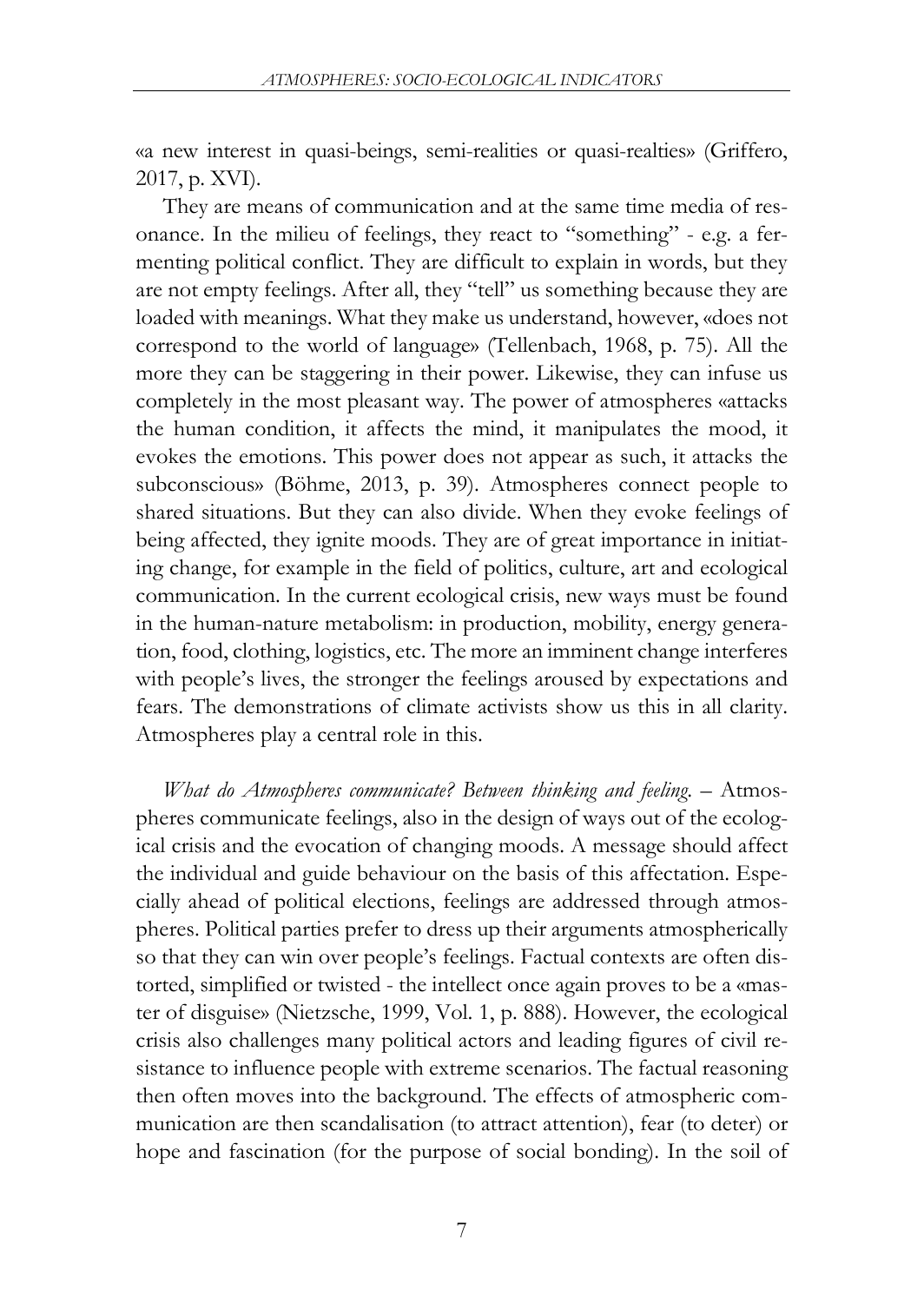matter-of-fact realities, the seeds of suggestion seldom sprout; much more likely, however, in the milieu of ecstatic feelings. Reflecting on the power of atmospheres in ecological crisis communication claims itself for the very reason that it can expose ideologies and misguided arguments. The unquestionable threatening nature of the state of the climate, soils and waters leads straight to extreme emotions (between panic in the dystopian realm, denial and trivialisation in the realm of displacement, and confidence in the realm of the utopian). Because ecological crisis communication navigates between thinking and feeling, it is also vulnerable to the improper distortion and over-emphasis of feelings at the expense of weighed arguments of the mind. It addresses the feelings as well as the mind, but often does not seek a balance between the two dimensions of consciousness in the milieu of «transversal reason [Vernunft]» (Welsch, 1987, p. 295).

The following example is intended to illustrate how atmospheres programmatically guide the collective processing of a reactor meltdown more affectively than cognitively, not in the sense of critical reflection on a final loss of control, but in support of ideological smoothing and tourist commercialisation.

The Chernobyl disaster is one of the most massive human-made environmental disasters of all times. Taking into account its massiveness, the ways of dealing with its subject and the atmospheres that surround Chernobyl can be a learning tool for future atmosphere creation and studying.

The accident is studied within different sciences, represented in a variety of places and mediums. Chernobyl affected many social and cultural groups and continues to affect the environment. The disaster happened in 1986 and the Soviet Union collapsed five years later. All this complexity of the phenomenon hindert a creation of a united narrative about the disaster. Right now, there are many atmospheres that radiate from different narratives and social groups with their specific types of experiencing Chernobyl.

Ukrainian philosopher who researches commemorative practices and collective memory Oksana Dovgopolova in her article on Chernobyl designates the problem in terminus "Uninterpreted" memory. She lists main fields where memory on Chernobyl resides:

There are official memory with traditional events in April (concerts and TV-shows), stalkers' practices in all their variegation (from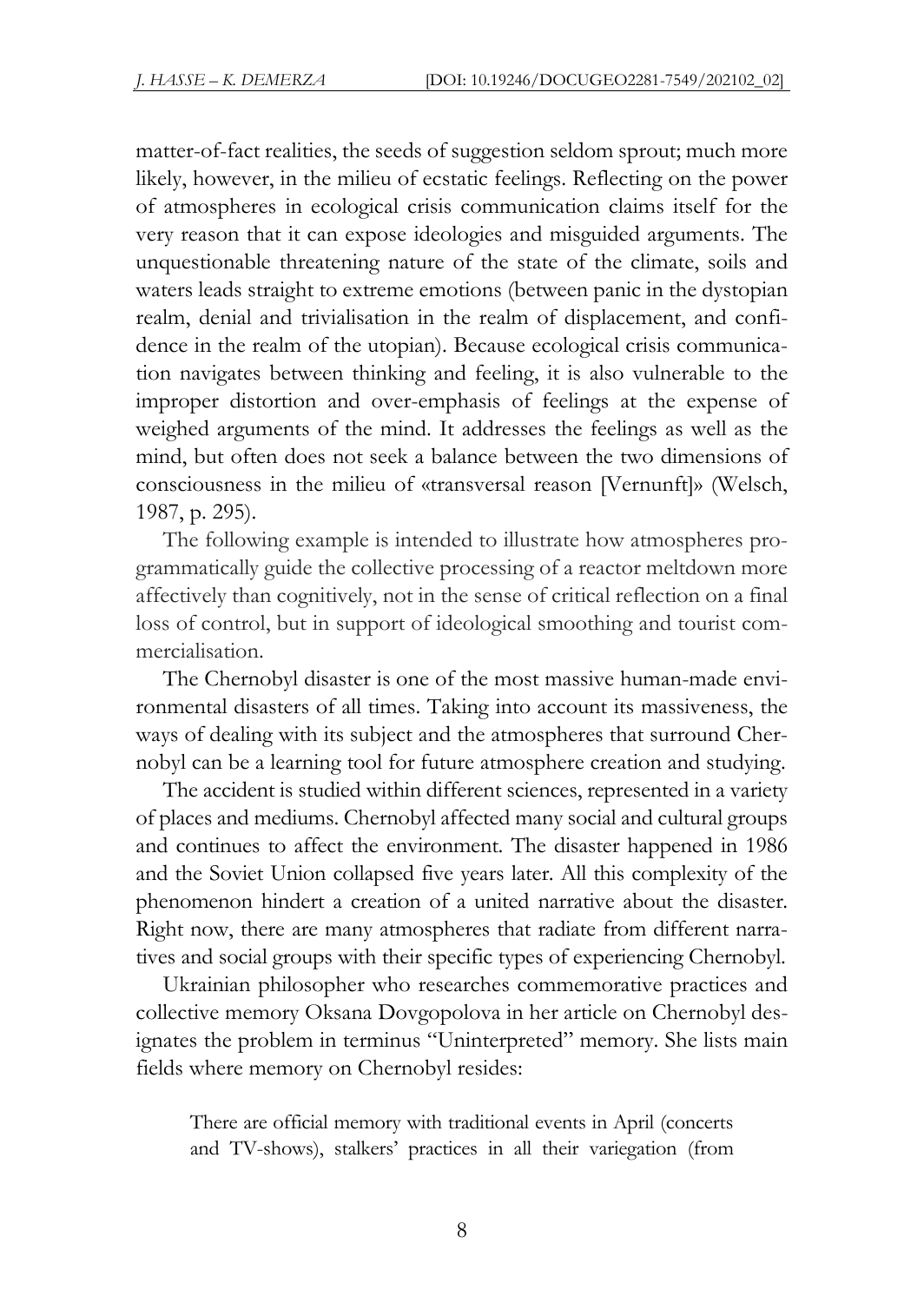searching for abandoned places to meditation about technologies and soviet past together with homages trough art practices as murals on the walls in Zone), touch of Chernobyl in computer games (S.T.A.L.K.E.R isiconic in this case), ukrainian postmodern literature and interest of biologists that ask for saving the status of Zone so that nature could live on its own." (Dolgopolova, 2019, pp. 221-222).

Certain of these memory practices of Chernobyl still have something in common. It is a specific atmosphere that surrounds them and transmits its effect to Chernobyl itself.

To start with let us analyze the first possible atmosphere - the atmosphere which was there right after the accident. It is one of the most crucial examples of the role of atmospheres in human life and in coping with ecological disasters. It is the atmosphere of the whole Soviet World created by the state officials. It is the atmosphere of stability, trust to the officials and collectivity.

The officials in their race for keeping information inside the state and not letting anyone in the West know about the accident were not telling anything to their citizens too. (KGB Archives, 2019, p. 4) Even those who lived in the city 3 km away from the nuclear power plant were highly misinformed about the situation (see Faizulin, 2019). Later, when Sweden recognized radioactive particles within their territory and sent an official request to the Soviet Union, the officials started to acknowledge the accident<sup>1</sup> (see Schmemann, 1986). Nevertheless citizens of the Soviet Union were only told that some accident happened and that there is nothing to worry about. In Kyiv, which is only 100 km away from Chernobyl, life was flowing in its usual way (see Mulev, 2006). The officials even didn't cancel the parade on the 1st of May and a lot of people went on the streets celebrating without any knowledge about the spread of radiation in their city (KGB Archives, 2019, pp. 26-27).

People were feeling safe and acknowledged. They were trusting the officials and not doing anything extra. There wasn't any informational campaign to save the lives of the citizens. No one knew anything about radiation and its effects. As a result, in Ukraine and Belarus drastically rose the

<sup>&</sup>lt;sup>1</sup> "25 Years After Chernobyl, How Sweden Found Out," Radio Sweden, April 22, 2011, [h](http://sverigesradio.se/sida/artikel.aspx?programid=2054&artikel=4468603)ttp://sverigesradio.se/sida/artikel.aspx?programid=2054&artikel=4468603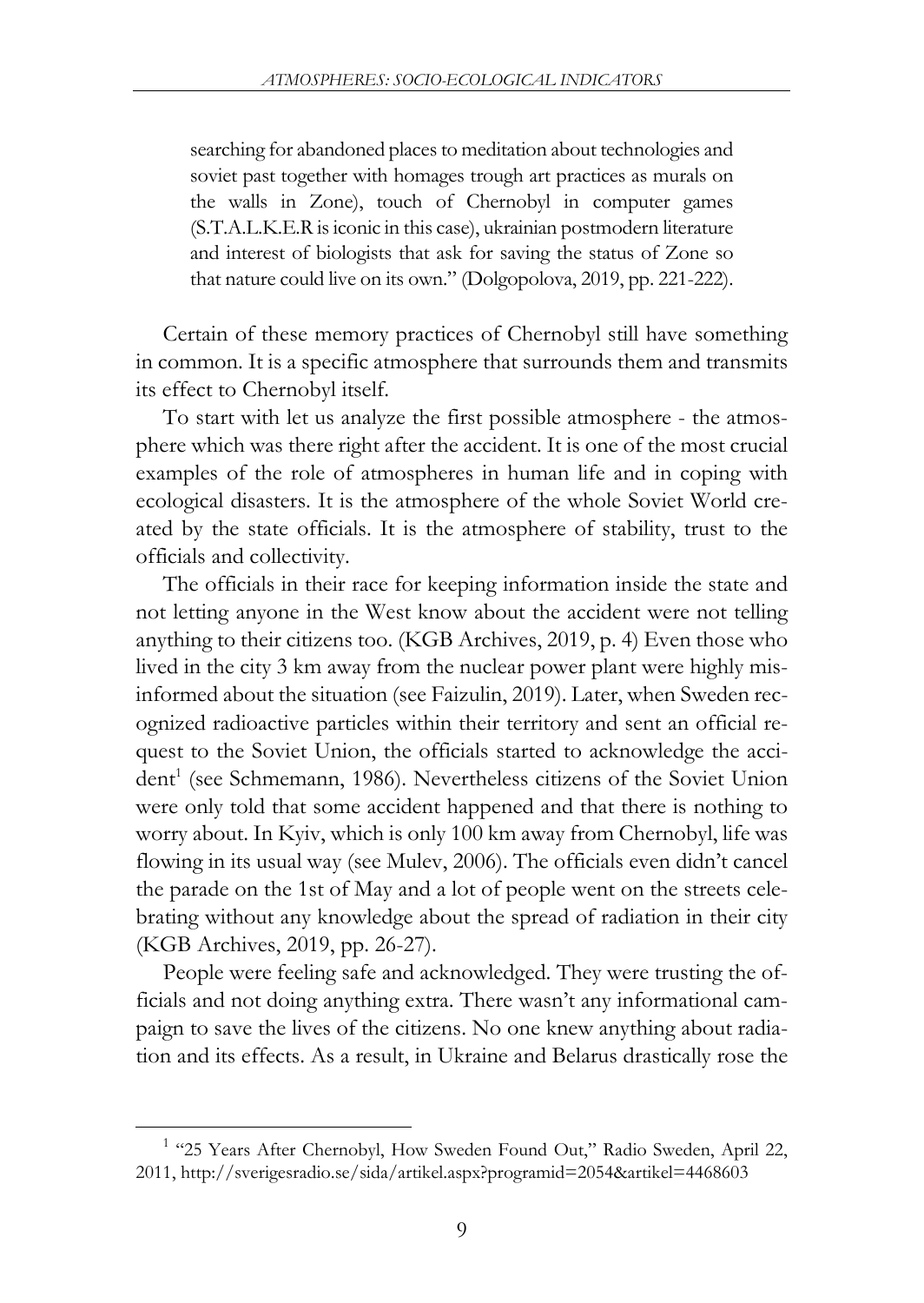number of thyroid cancers together with other effects of the accident that still affect people's lives and health<sup>2</sup>.

It is not just the issue of misinformation, the role the atmospheres played in this case cannot be overrated. People who witnessed the Chernobyl accident, who were working on the liquidation of its effects and who were living near Chernobyl were surrounded by an atmosphere that did not provoke any careful attitude that could prevent dramatic consequences. The atmosphere of stability, of safety while working in the dangerous zone was kept on the high level so that people could work.

Another kind of atmosphere that surrounded the Chernobyl case at the beginning was the atmosphere of fear. Unfortunately, it wasn't the fear of the radiation and its effects, it was the fear of the state. Not all people in the SU were experiencing this feeling of collective trust in the state, a big part of them were only feeling fear, even those who were in high positions. This fear prevented many possible reactions to the accident that could not let the most of the negative effects appear (Plochy, 2018, p. 262). Thus, within the first years after the accident there were two main atmospheres that both influenced the dramatic events after the accident: rising number of losses, areas of the radiation spreading and their ecological effects. These were the atmospheres of stability and collective trust to the state together with the atmosphere of fear.

Now that they stopped radiating from Chernobyl, new atmospheres came. Let us appeal once more to the division between types of memory of Chernobyl made by Oksana Dolgopolova: official, stalkers, game industry, literature, art and science. Atmospheres are not the same as narratives around certain phenomena. There can be different narratives but their atmosphere is the same because atmospheres are non-verbal spatial mediums of feelings and emotions (Schmitz, 1981, p. 259). They help to create an attitude to the phenomenon without rational explanation of it. Atmospheres are what people can feel about certain situations and in certain situations, narratives are what people can think and words in which they can talk about it (Schmitz, 2019, pp. 73-74).

<sup>2</sup> Environmental Consequences of the Chernobyl Accident and Their Remediation: Twenty Years of Experience Report of the UN Chernobyl Forum Expert Group "Environment" (EGE) August 2005, pp. 182-184 http://www-ns.iaea.org/downloads/rw/meetings/environ-consequences-report-wm-08.05.pdf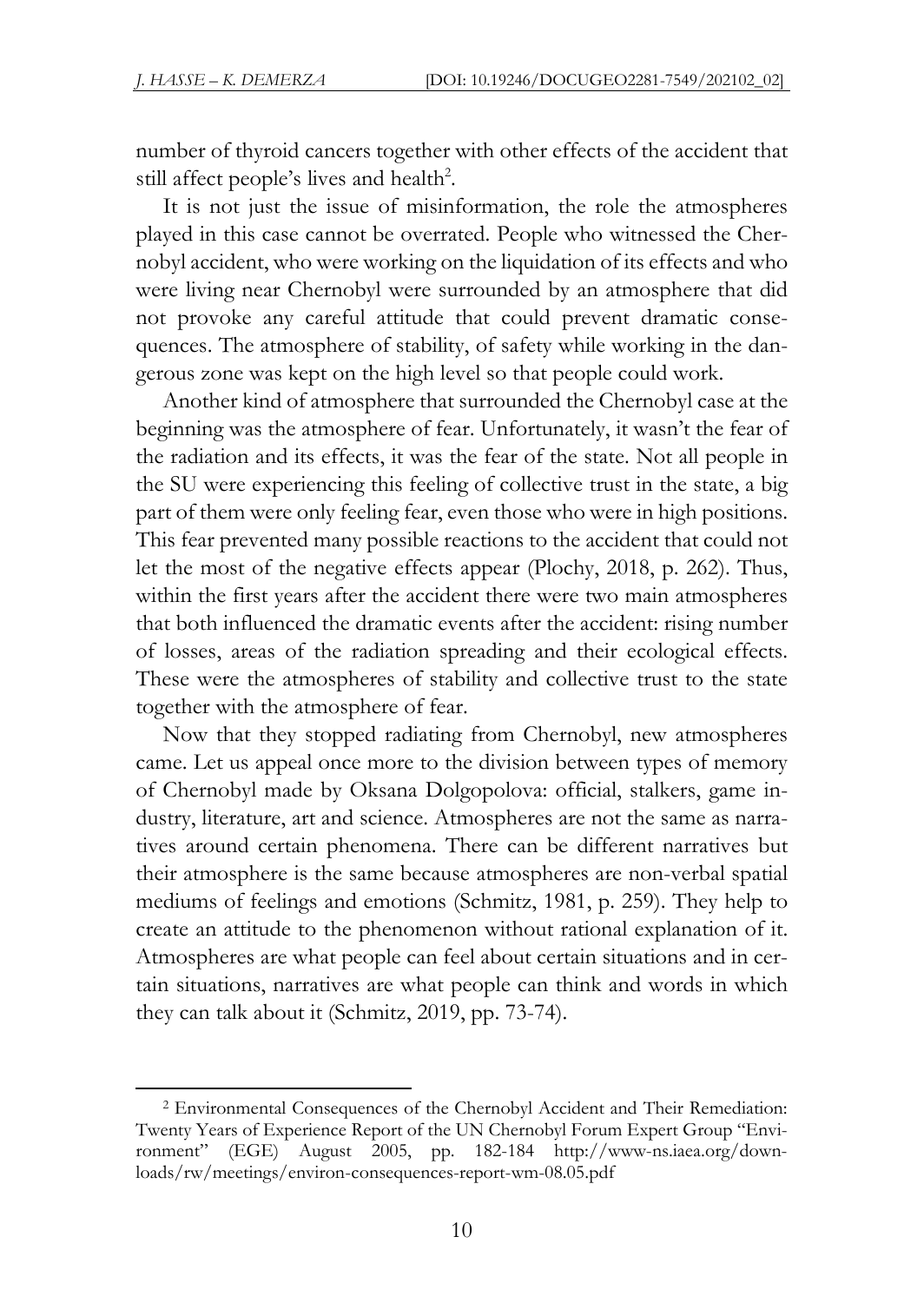That is why in the case of Chernobyl the number of atmospheres isn't the same as that of narrative types. Now there are two main atmospheres that surround Chernobyl: the ones that tourism and art spread. These are fields of atmospheres' creation that constantly spread different feelings and emotions connected to Chernobyl. However, there can exist other atmospheres and they definitely are: the abandoned land itself creates an atmosphere of loss and nostalgia for those who used to live there, the atmosphere of care and scientific interest which Chernobyl and the Zone itself spreads on those who have an attitude to scientific investigation. Nevertheless, these atmospheres are less powerful.

One of the explanations of the affective power of atmospheres lies in their relation to mood. The connection between mood and atmosphere is still not fully explicated in a variety of theories (Hasse, 2019, p. 89). The term "mood" in Heideggerian sense means the possibility for anything to have any significance for us (Heidegger, 1967, p. 134). Thus, as moods constitute our findings of ourselves in the world, the possibility of grasping a certain atmosphere is higher for those whose moods are relative to this atmosphere. If a person does not have any previous knowledge and attitude, their mood makes them open to a variety of possibilities of significance. As a result, an atmosphere with more affective power wins and captures their emotions. In the case of Chernobyl nowadays the atmospheres of art and tourism are more powerful because of their area of distribution. They exist and radiate in a variety of space and time configurations.

The production of tourism to Chernobyl is made by different organisations and powers. All of them add attractors to the whole touristic atmosphere, which could be described as an atmosphere of the Real or the Alien (Lacan, 1981, pp. 204-206; Waldenfels, 1997, pp. 6-7). Within this atmosphere Chernobyl appears to be the most real of all, this thin line between life and death. The Zone itself becomes the portal to other worlds and times. People gain interest in the theme of Chernobyl because of the possible touch of reality, of something they are deprived of from the time they're born. It is a similar atmosphere that usually surrounds other world disasters.

This atmosphere is created through movies and games with their images of the abandoned and lost land that has its secrets and magic. It is cocreated by the officials in Ukraine that force tourism to the Zone because of its economical potential. In 2019 the president of Ukraine signed a de-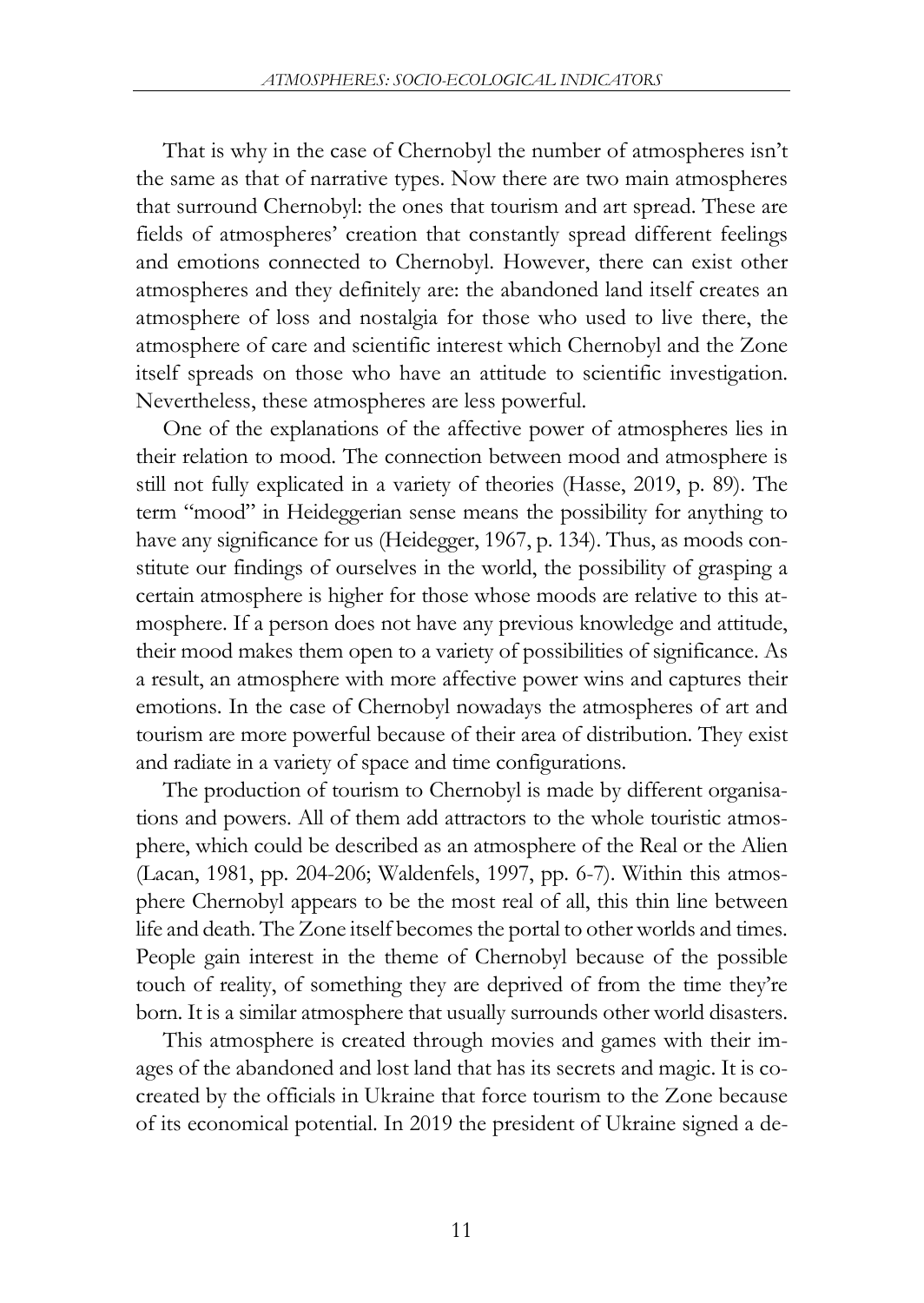cree to kickstart the Chernobyl Development Strategy<sup>3</sup>. In 2021 the officials presented the first steps of this development strategy, they will restorate main attractions, create specific routes for groups and organize new sightseeing places. As the president of Ukraine said on the forum "Ukraine 30" this summer: «It should become a powerful magnet for tourists from Ukraine and around the world, and the exclusion zone should become a zone of revival» 4 . Officials claim that it won't make Chernobyl even more a wild playground for adventure hunters<sup>5</sup>, but the dangerous possibility of it still remains.

Scientists that work in the Zone often argue that tourists take away its initial vibe. They came there to study the reasons, possible solvings and the way radiation "lives" in nature. After in 2011 the Zone was opened for tourists it became problematic for scientists to preserve its initial atmosphere (see Mettler, 2019). They are not only afraid of tourists destroying the perseverance site for scientific investigations but also of the damage that can be done to peoples' health and to the main atmosphere inside Zone which is an area of tremendous human suffering.

The question is why the atmosphere that surrounds and takes tourists into is that which doesn't make them careful, thoughtful and moderate but does the opposite: pulls their adrenaline and moves them to take photos in dangerous places where the level of radiation could be high. That is the question to the atmosphere's production. At the same time as the Ukrainian government started their development program they could've started working on the atmospheres. Nevertheless, they let this be the work of TV, travel agencies and games productions.

The Chernobyl case shows that the atmosphere of insecurity, mystery and prohibition works as an attractor. After HBO released its TV-series about Chernobyl in 2019 the number of tourists in the Zone massively rose up (fig. 1).

<sup>3</sup> Head of State signed a decree on the development of the Chernobyl Exclusion Zone: https://www.president.gov.ua/en/news/glava-derzhavi-pidpisav-ukaz-shodorozvitku-chornobilskoyi-z-56321

<sup>4</sup> President launched the Green Country project aimed at protecting nature and the environment in Ukraine https://www.president.gov.ua/en/news/glava-derzhavi-davstart-proektu-zelena-krayina-spryamovanom-68865.

<sup>&</sup>lt;sup>5</sup> 35 years since its nuclear disaster, Chernobyl prepares for tourists https://www.euronews.com/travel/2021/04/25/35-years-since-its-nuclear-disaster-chernobyl-prepares-for-a-tourism-boom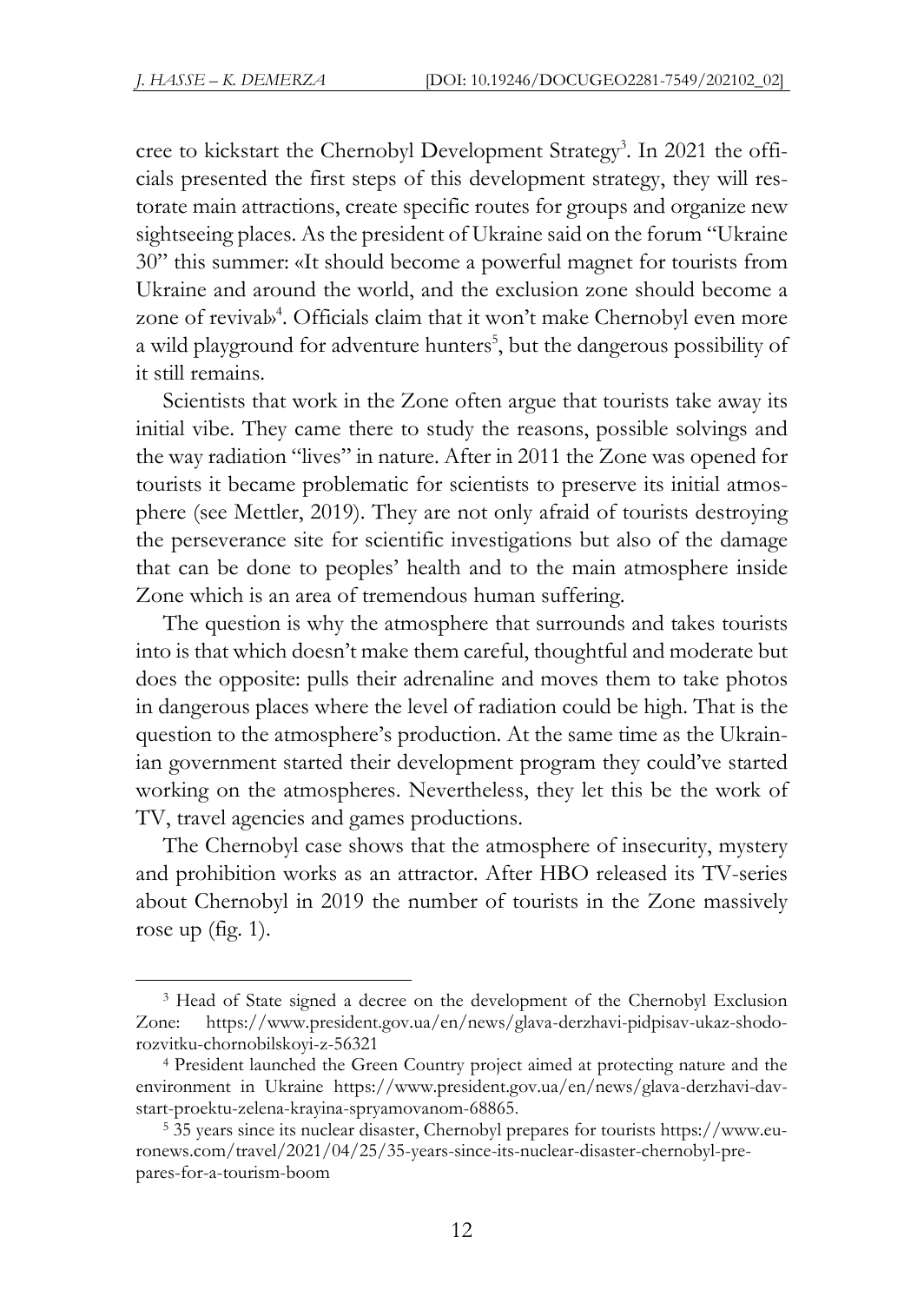

Fig. 1 – *Copy of the sculpture Prometheus. Original: Julij Synkevitsch, today: in front of the Chornobyl NPP; before then: Pripyat*

Source: Kateryna Demerza

According to official sources the number of tourists to Chernobyl in the first month of 2020 doubled compared to previous year and quadrupled compared to 2017.<sup>6</sup> Travel companies develop these themes: create exciting ads, write intriguing descriptions of their excursions to the Zone and create illusory attractions. They would collect old toys and put them into abandoned houses to create an atmosphere of strong emotional involvement. They would take dosimeters and place them near radiated

<sup>6</sup> TSN. Do Chornobylia rizko povalyly turysty: https://tsn.ua/ukrayina/u-chornobilrizko-povalili-turisti-1502919.html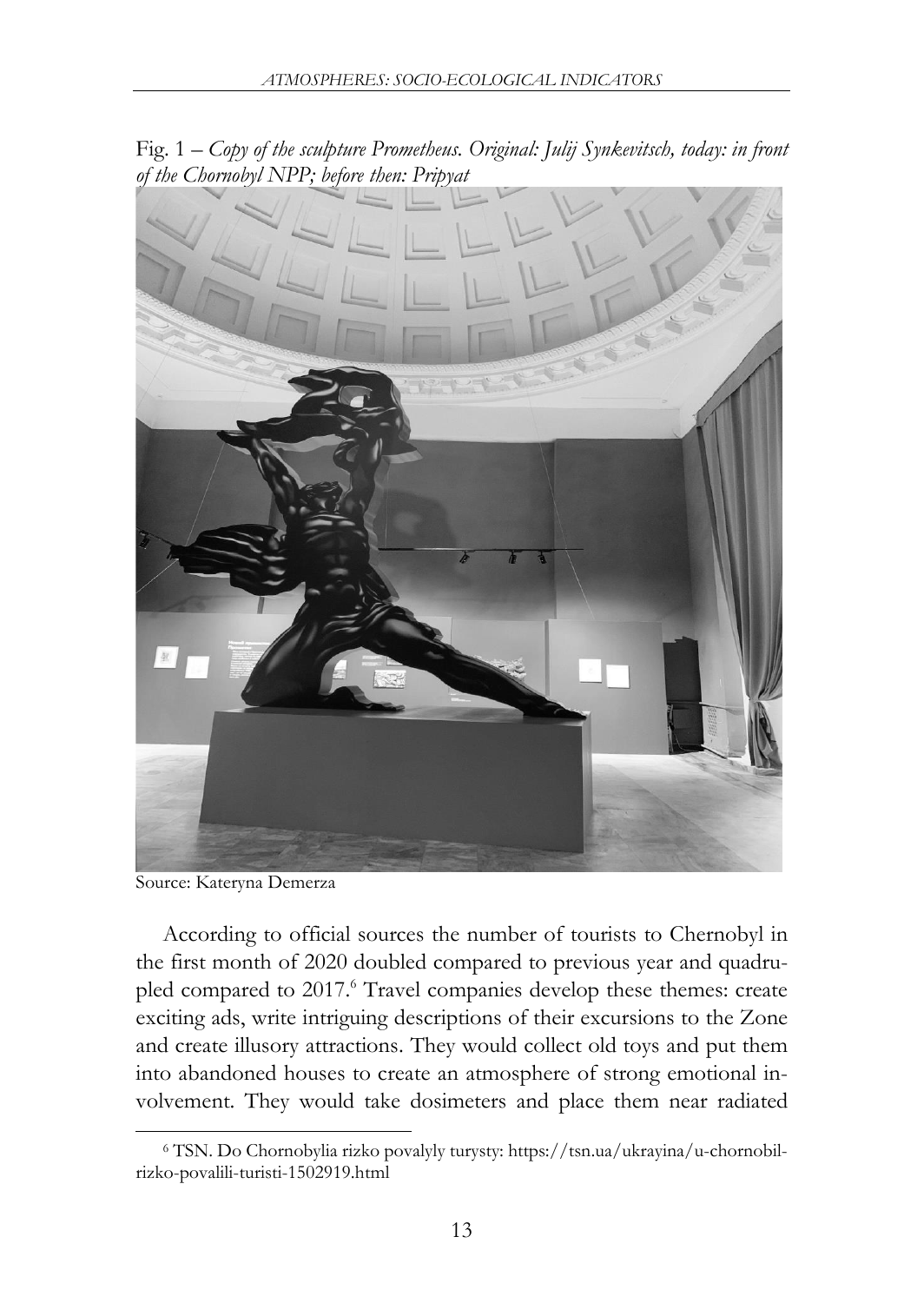points just to increase the level of risk. Chernobyl became a place for risk for adrenaline seekers.

Right parallel to this atmosphere exists an atmosphere that is created through art practices. There were numerous art-exhibitions dedicated to Chernobyl<sup>7</sup> , many famous world and Ukrainian artists responded to the accident (fig. 2).

Fig. 2 – *View of the fourth reactor of the Chernobyl nuclear power plant from a tourist bus*



Source: Kateryna Demerza

Maria Primachenko, one of the most famous Ukrainian artists, created a series of paintings that actualized the Chernobyl question8. ONUKA - a

<sup>7</sup> Chornobyl 34 - The first virtual exhibition about Chernobyl!: https://artefact.live/

<sup>8</sup> Chornobylskyi bestiarii Marii Pryimachenko - Mystetskyi Almanakh ARTES. 2016: https://artes-almanac.com/maria-pryimachenko/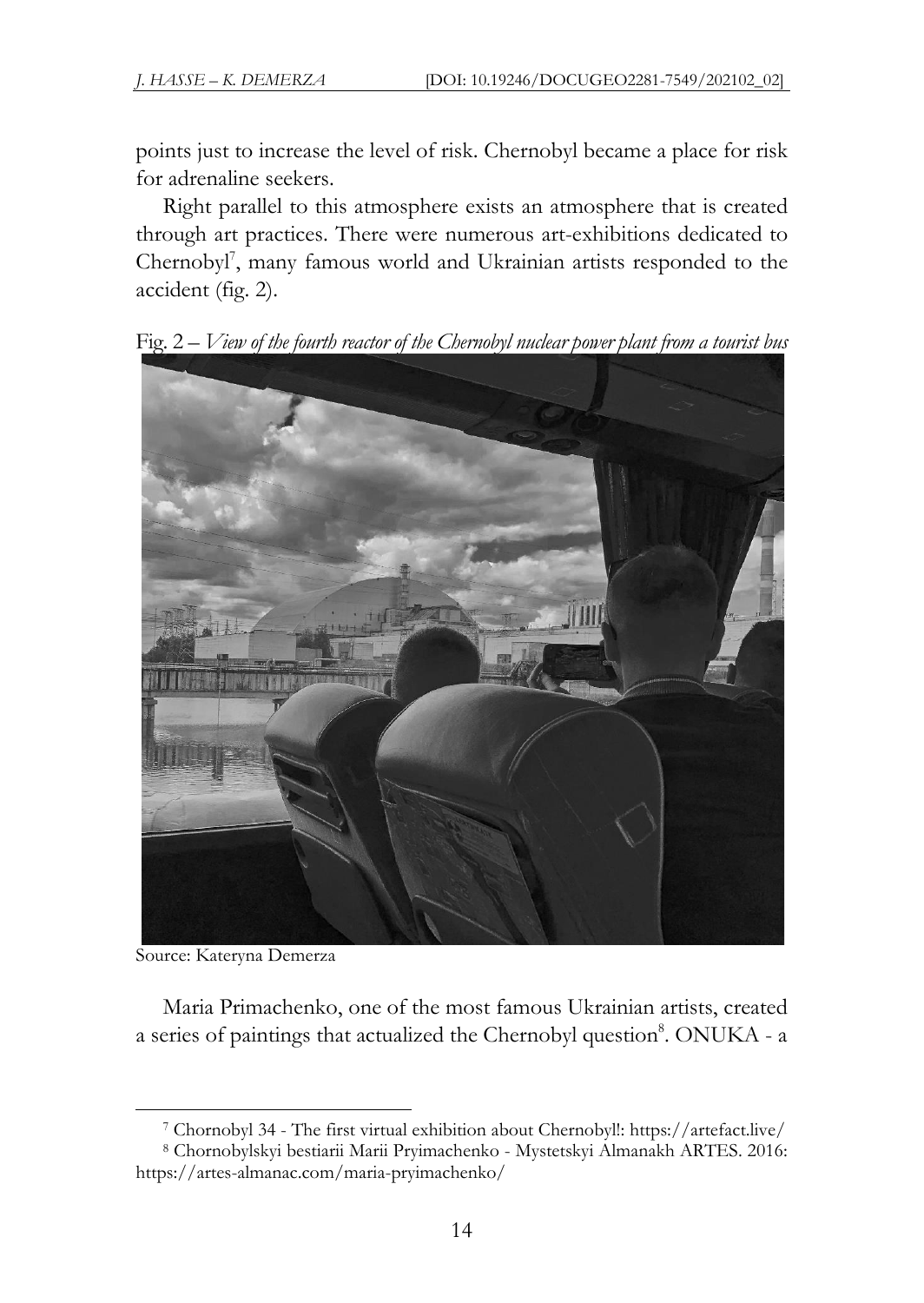famous Ukrainian band released an album about Chernobyl<sup>9</sup>. David Bowie mentioned Chernobyl in one of his songs<sup>10</sup>. What unites these practices and ways of responding to the problem is the atmosphere that they spread on those who matter to listen and see.

They usually combine two images: one of the unknown and scary and one of the untruthful and non-scary. Chernobyl here takes images of the unconscious, of initial or even apocalyptic. It is this sphere of the unknown, unseen and therefore scary. The image of Chernobyl supplies artists with tools for working with spheres of uncertainty, mystery and the unconscious. The image of the Soviet Union is perceived as the visualization of the untruthful and dangerous, however not scary. Allegories that connect Soviet lies together with radiative rays are used rather often.

In all these practices, when attending exhibitions, opera shows or listening to music you attend an atmosphere of anxiety in the Heideggerian sense (Heidegger, 1967, pp. 184-186). It is the atmosphere in which participants start to question their borderline questions of existence. Chernobyl as it was was the accident that forced and created the place and time to think of the whole meaning of humanity as it is. And this atmosphere is at its foremost captured in artistic practices. The newest practices: exhibitions dedicated to the 35th anniversary of the Chernobyl accident $11$  or new opera ChernobylDorf also show great ecological tendency<sup>12</sup>. They constantly create a reflexive atmosphere that forces questions and feelings of care for the surroundings.

Thus, Chernobyl - as a case of studying atmospheres shows that still atmospheres are merely used in areas of marketing and production which are more interested in capitalization than problem-solving. The catastrophe and all its potential to create an atmosphere of care and attention to surroundings is still roughly undeveloped except for some interpretations within the art sphere.

<sup>9</sup> ONUKA on the 30th anniversary of Chornobyl nuclear disaster: https://empr.media/opinion/interviews/onuka-30th-anniversary-chornobyl-nuclear-disaster/

<sup>&</sup>lt;sup>10</sup> This nuclear-themed mixtape, featuring David Bowie and Kate Bush, will heighten your post-'Chernobyl' fears: https://www.nme.com/blogs/nme-blogs/chernobyl-hboshow-nuclear-themed-mixtape-david-bowie-kate-bush-2507627

<sup>11</sup>Chernobyl. Journey, Expo Center of Ukraine (VDNG) https://maximdondyuk.com/exhibitions/exhibition-views/chernobyl-journey-expo-center-of-ukrainevdng-kyiv-ukraine-2021

<sup>12</sup> CHORNOBILDORF. ARCHAEOLOGICAL OPERA - Austria in Ukraine: https://austriaukraine.com/en/events/chornobyldorf-archaeological-opera/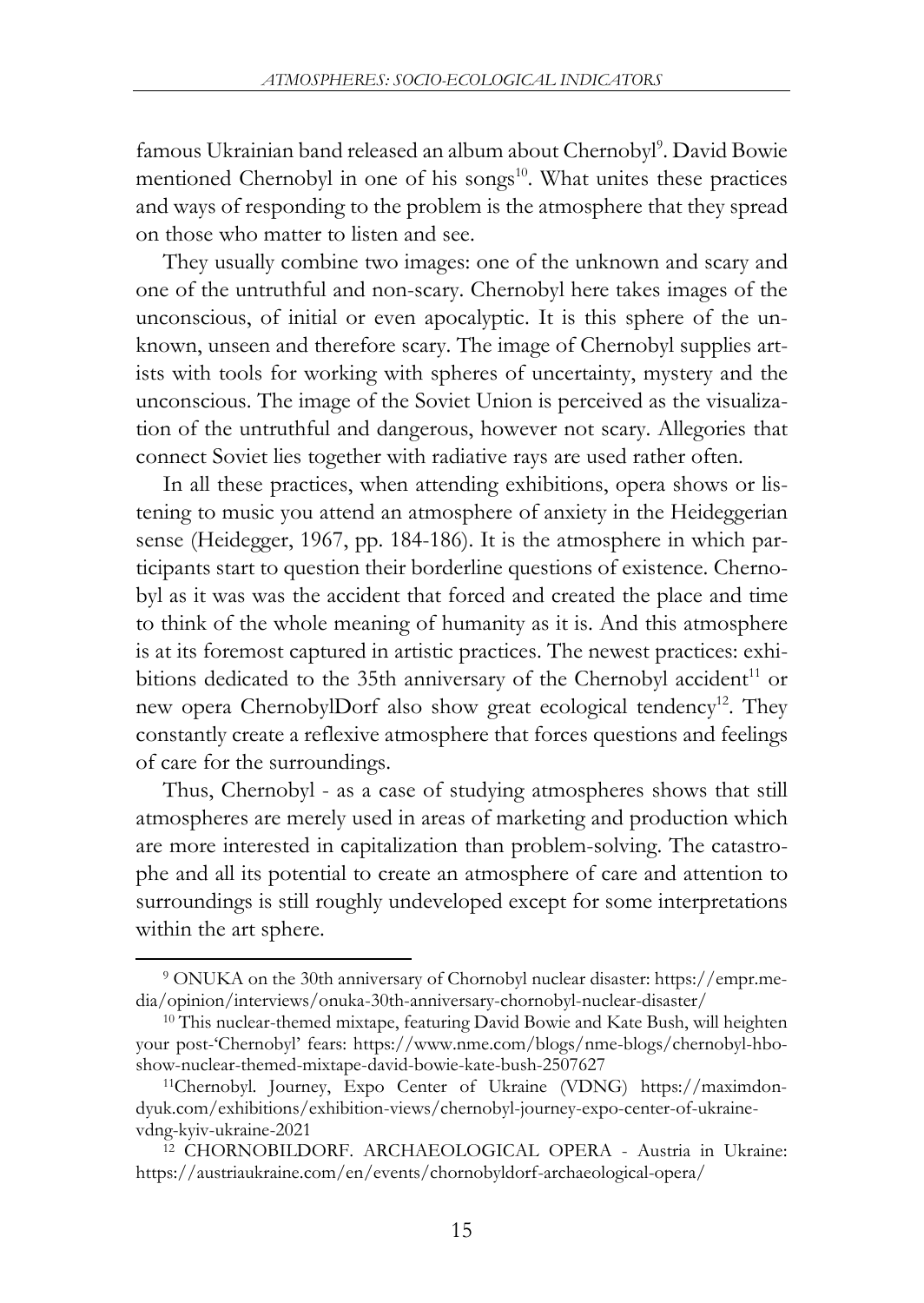## BIBLIOGRAFIA

- BÖHME G., *Atmosphäre. Essays zur neuen Ästhetik*, Berlin, Suhrkamp 2013.
- DOVGOPOLOVA O., "Chornobyl's Place In Ukrainian Collective Memory: Notes At The Margins Of Contemporary Artistic Practices", *Doxa*, 2019, 2, 32, pp. 221-232, https://doi.org/10.18524/2410- 2601.2019.2(32).188626.
- DÜRCKHEIM K. von, *Untersuchungen zum gelebten Raum,* ed. by Jürgen Hasse, with introducions by Jürgen Hasse, Alban Janson, Hermann Schmitz und Klaudia Schultheis, Frankfurt am Main, University Press, 2005.
- FAIZULIN Y., "Chornobylska trahediia", Ukrainian Institute for National Memory, 26.04.2019: https://uinp.gov.ua/aktualni-temy/chornobylska-tragediya (01.09.2021)
- GNAUCKG., "Amerika verurteilt 'aggressives' Vorgehen Russlands im Osten der Ukraine", FAZ 02.04.2021, https://www.faz.net/aktuell/politik/ausland/ukraine-konflikt-amerika-verurteilt-vorgehen-russlands-17274965.html (15.05.2021).
- GRIFFERO T., *Quasi-Things. The Paradigm of Atmospheres*, Albany, Suny Press, 2017.
- HASSE J., "Atmospheres and Moods: Two Modes of Being-with", in GRIFFERO T., TEDESCHINI M. (Eds.), *Atmosphere and Aesthetics. A plural perspective*, Cham, Palgrave Macmillan, 2019, pp. 77-92.
- HEIDEGGER M., *Sein und Zeit*. Tübingen, Max Niemeyer Verlag, 1967.
- KGB ARCHIVES, *Chornobylske dosie KGB. Suspilni nastroi*. *ChAES u postavariinyi period: zbirnyk dokumentiv pro katastrofu na* Chornobylskii, Kyiv, Haluzevyi derzhavnyi arkhiv Sluzhby bezpeky Ukrainy; Instytut istorii Ukrainy NAN Ukrainy; Ukrainskyi instytut natsionalnoi pamiati, 2019 http://resource.history.org.ua/item/0014508 (01.09.2021).
- LACAN J., *The Four fundamental concepts of psycho-analysis*, translated by Alan Sheridan, New York, W. W. Norton & Company, 1981.
- METTLER K., "Ukraine wants Chernobyl to be a tourist trap. But scientists warn: Don't kick up dust", The Washington Post 07.12.2019, https://www.washingtonpost.com/travel/2019/07/12/ukrainewants-chernobyl-be-tourist-trap-scientists-warn-dont-kick-up-dust/ (01.09.2021)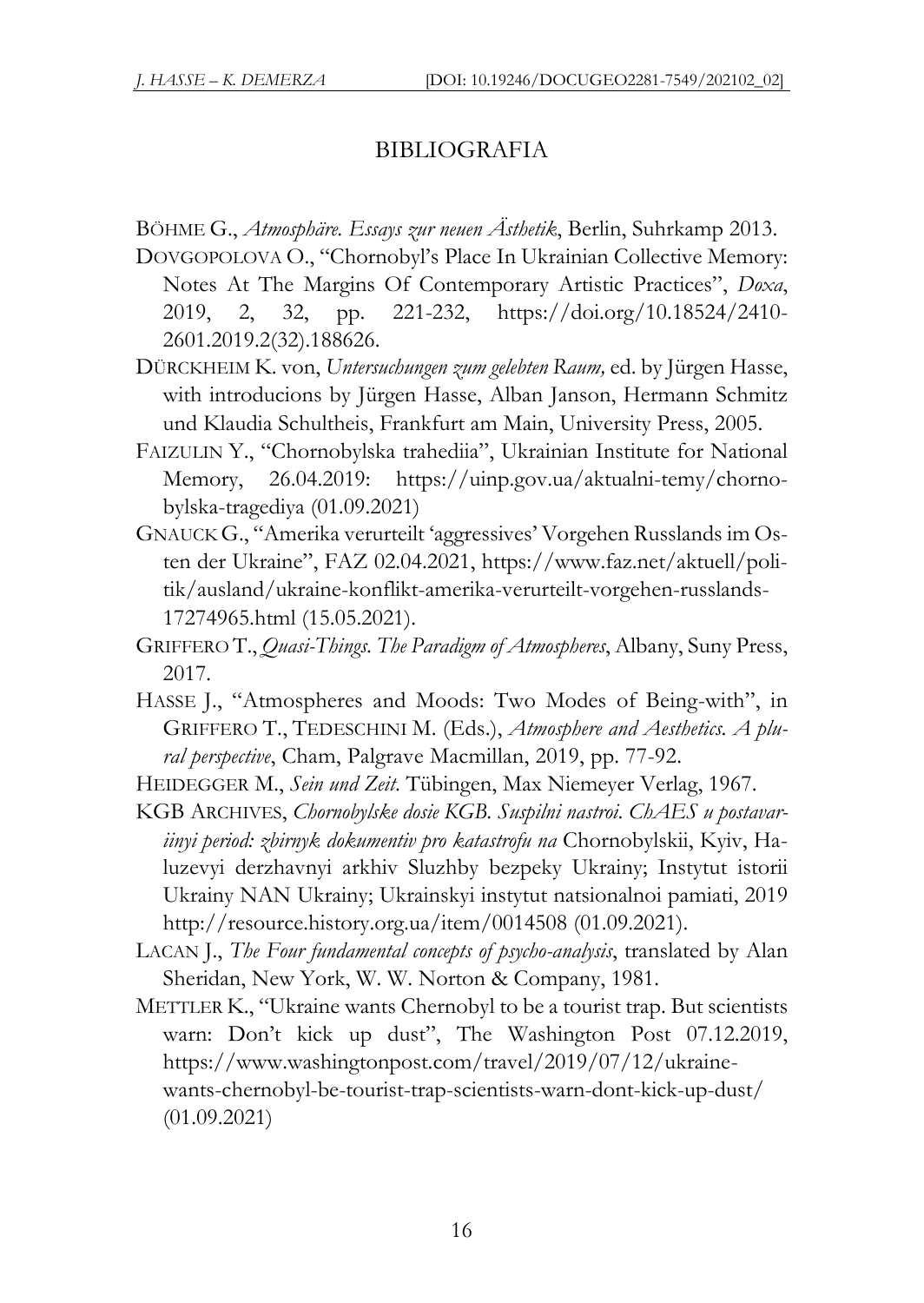- MULEV S., "The Chernobyl Nightmare Revisited", BBC News, 18.04.2006: http://news.bbc.co.uk/2/hi/europe/4918742.stm. (01.09.2021)
- NIETZSCHE F., *Sämtliche Werke. Kritische Studienausgabe in 15 Bänden*, ed. by Giorgio Colli and Azzioni Montinari, München, de Gruyter 1999.
- PICHT G., *Zukunft und Utopie*, Stuttgart, Klett Cotta, 1992.
- PLOKHY S., *Chernobyl: The History of Nuclear Catastrophe*, New York, Basic Books, 2021.
- SCHMITZ H., *New Phenomenology. A brief introduction*. *With an introduction by Tonino Griffero*, Milano-Udine, Mimesis International, 2019.
- SCHMITZ H., *System der Philosophie: Band III*. *Der Raum: Teil 2. Der Gefühlsraum*, Bonn, Bouvier, 1981.
- SCHMITZ H., "Atmospheric Spaces", in Griffero T., Tedeschini M. (Eds.), *Atmosphere and Aesthetics. A plural perspective*, Cham, Palgrave Macmillan, 2019, pp. 63-76.
- SCHMEMANN S., "Soviet Announces Nuclear Accident at Electric Plant", New York Times, 29.04.1986, A1: https://www.nytimes.com/1986/04/29/world/soviet-announces-nuclear-accident-atelectric-plant.html (01.09.2021)
- TELLENBACH H., *Geschmack und Atmosphäre. Medien menschlichen Elementarkontaktes*, Salzburg, Otto Müller Verlag, 1968.
- WELSCH W., *Unsere Postmoderne Moderne*, Weinheim, Acta Humaniora, 1987.
- WALDENFELS B., *Topographie des Fremden - Studien zur Phänomenologie des Fremden*, Frankfurt am Main, Suhrkamp, 1997.

*Atmosfere come indicatori socio-ecologici.* – Lo stato ecologico della natura sta sempre più diventando un problema esistenziale per l'uomo. Sebbene la conoscenza disponibile sulla natura si stia ampliando, la capacità di giudizio non sta aumentando della stessa misura. Tra l'altro, spetta alla ragione mediare tra il sentimento e la razionalità. Perché questo accada, tuttavia, i sentimenti devono essere presi seriamente in considerazione a livello sociale, poiché attraverso i sentimenti le atmosfere permettono agli uomini di sentire proprio-corporalmente (leiblich) in quale situazione essi si trovano. L'esempio della catastrofe nucleare di Chernobyl illustra la diversità